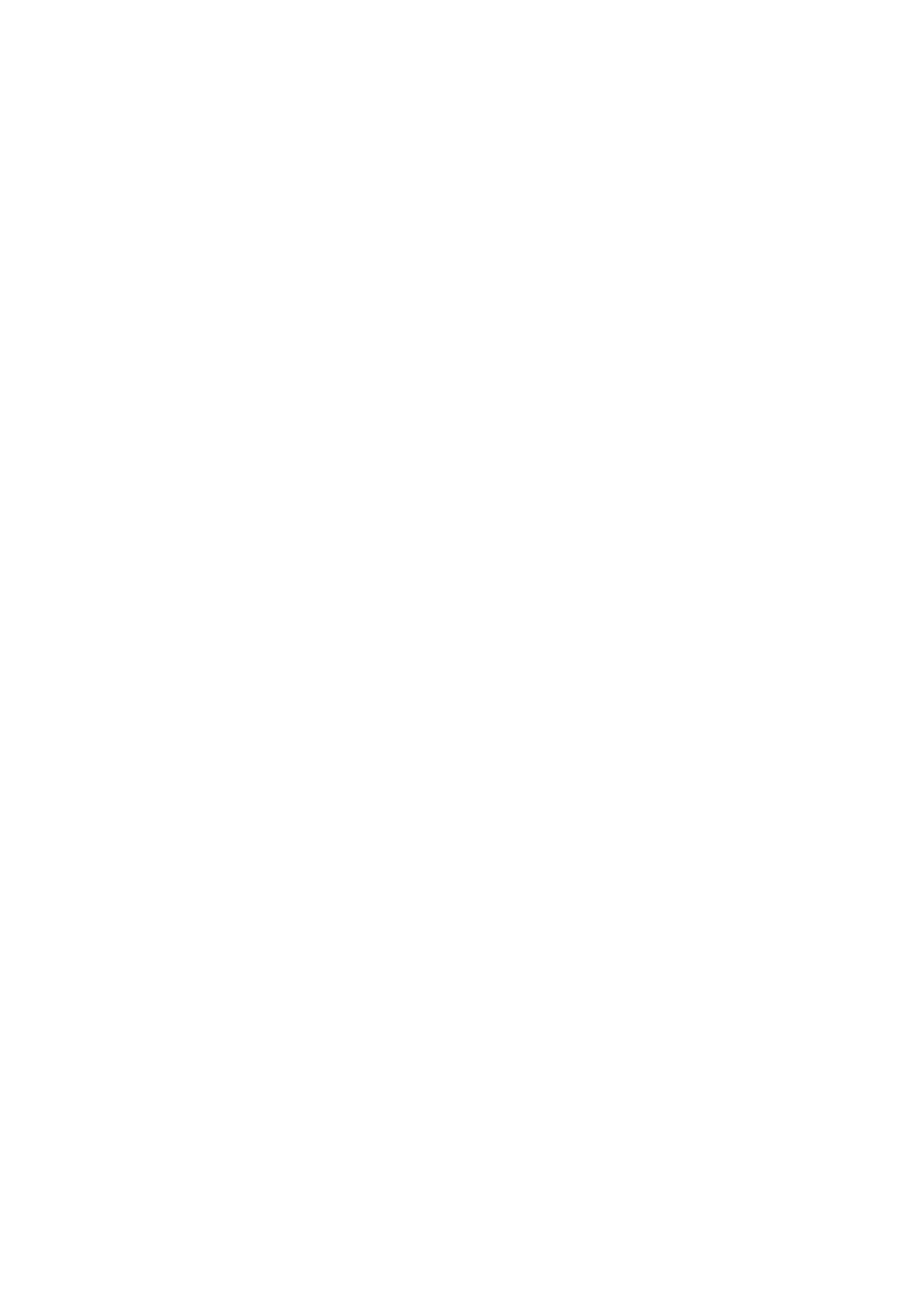

Ellan Vannin

## **COASTLINE MANAGEMENT ACT 2005**

## Index

| <b>Section</b>                                 |                                                                                                                                             | Page |
|------------------------------------------------|---------------------------------------------------------------------------------------------------------------------------------------------|------|
|                                                | Purpose of the Act<br><u> 1989 - Johann Barn, mars ann an t-Amhain Aonaich an t-Aonaich an t-Aonaich an t-Aonaich an t-Aonaich an t-Aon</u> | 5    |
| 1                                              |                                                                                                                                             |      |
|                                                | <b>Coastline Management Zones</b>                                                                                                           | 5    |
| $\overline{2}$                                 |                                                                                                                                             |      |
| З                                              |                                                                                                                                             |      |
| 4                                              | Regulation of development in a coastline management zone7                                                                                   |      |
|                                                | Powers<br><u> 1980 - Johann Barn, mars ann an t-Amhain Aonaich an t-Aonaich an t-Aonaich ann an t-Aonaich ann an t-Aonaich</u>              | 7    |
| 5                                              |                                                                                                                                             |      |
| 6                                              |                                                                                                                                             |      |
| 7                                              |                                                                                                                                             |      |
|                                                | General<br><u> 1989 - Johann Barnett, fransk politiker (d. 1989)</u>                                                                        | 9    |
| 8                                              |                                                                                                                                             |      |
| 9                                              |                                                                                                                                             |      |
| 10                                             |                                                                                                                                             |      |
| 11                                             |                                                                                                                                             |      |
| 12                                             |                                                                                                                                             |      |
| 13                                             |                                                                                                                                             |      |
| 14                                             |                                                                                                                                             |      |
| <b>SCHEDULE 1</b>                              |                                                                                                                                             | 13   |
| PROCEDURES FOR MAKING AN ORDER UNDER SECTION 2 |                                                                                                                                             | 13   |
| <b>SCHEDULE 2</b>                              |                                                                                                                                             | 15   |
|                                                | SPECIAL POVISIONS FOR KIRK MICHAEL COASTAL LAND                                                                                             | 15   |
| <b>SCHEDULE 3</b>                              |                                                                                                                                             | 15   |
| <b>AMENDMENT OF ENACTMENTS</b>                 |                                                                                                                                             | 15   |
| <b>ENDNOTES</b><br>17                          |                                                                                                                                             |      |
| <b>TABLE OF ENDNOTE REFERENCES</b>             |                                                                                                                                             | 17   |

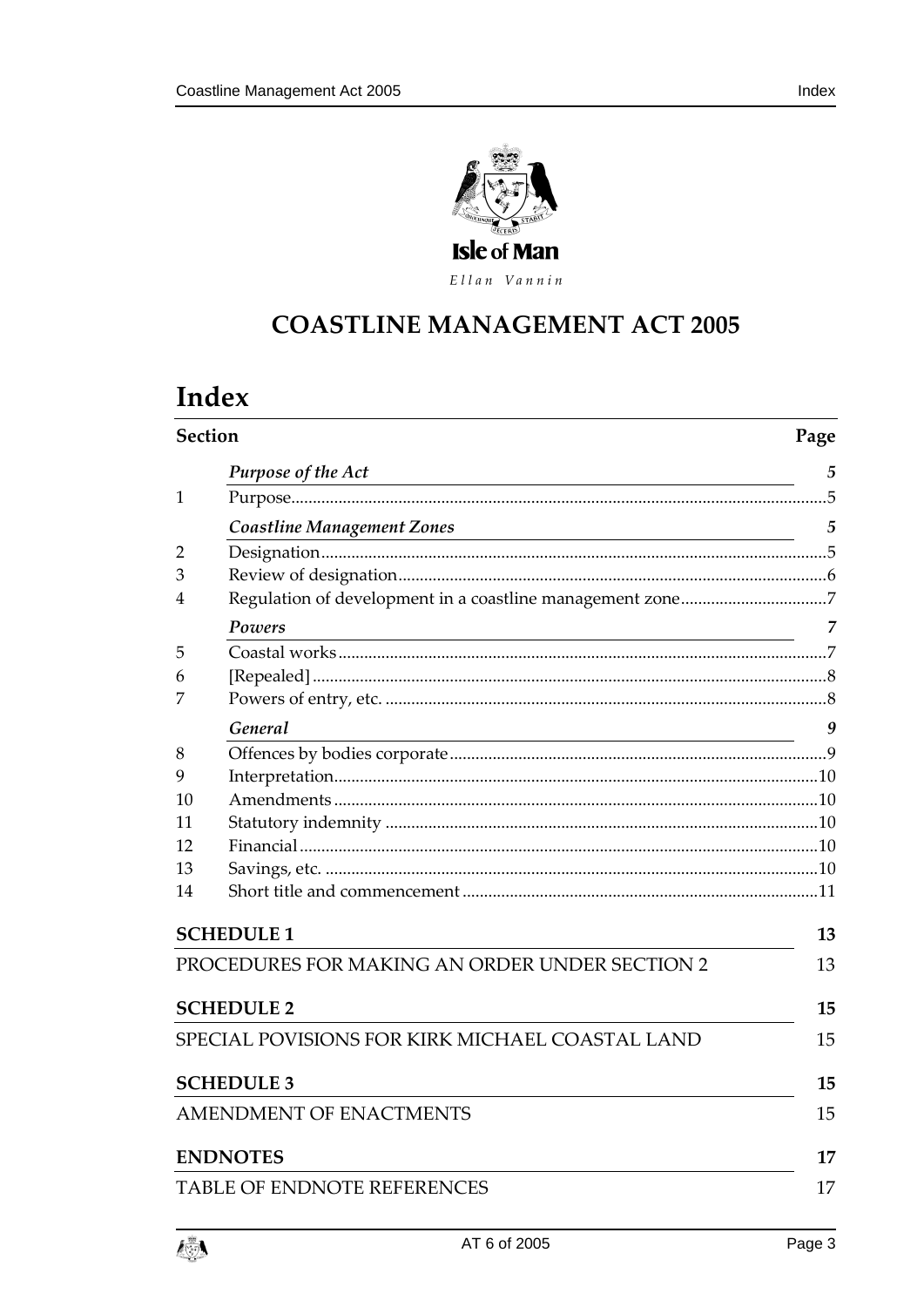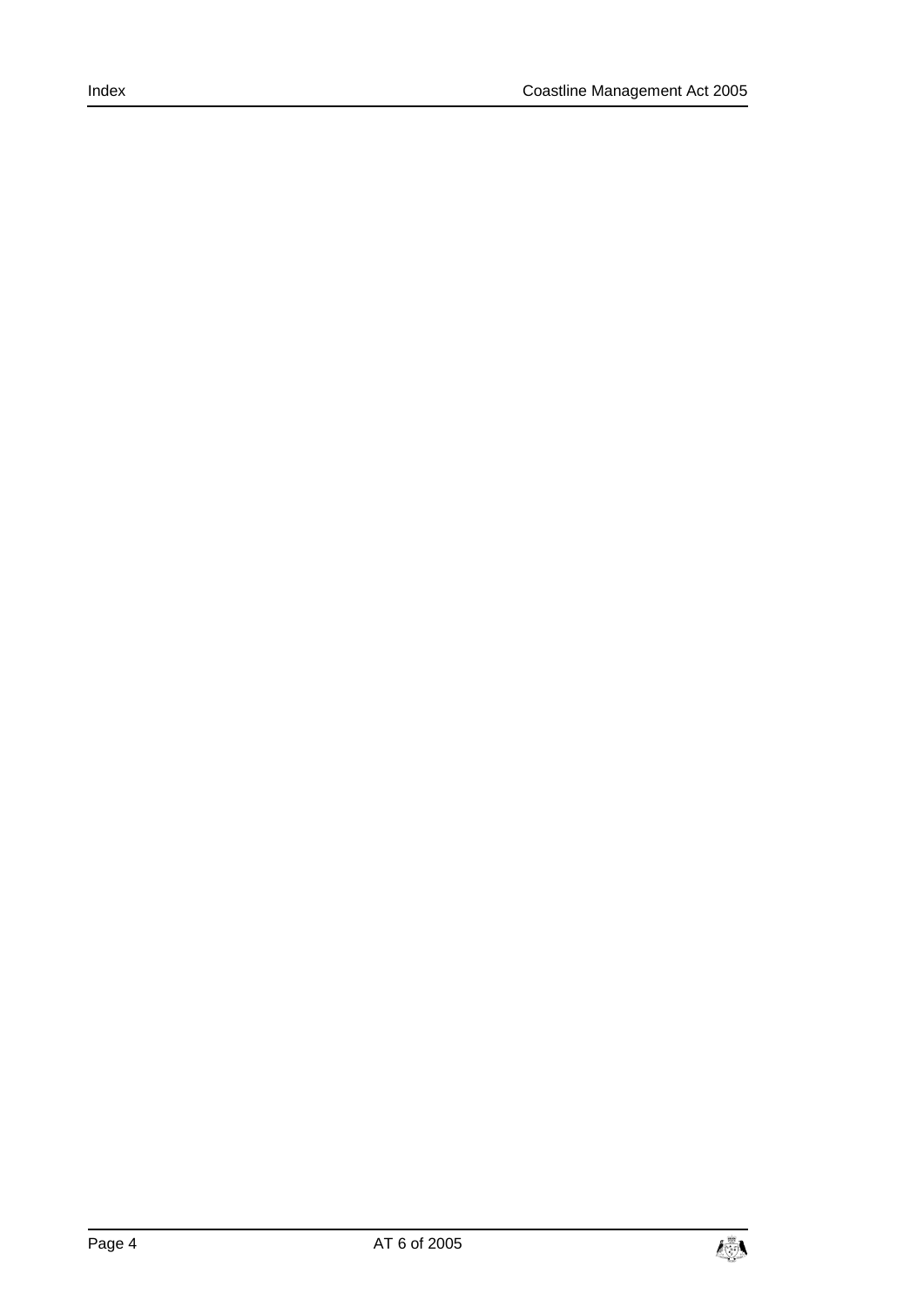

Ellan Vannin

## **COASTLINE MANAGEMENT ACT 2005**

*Received Royal Assent: 18 October 2005 Announced to Tynwald: 19 October 2005 Commenced: 1 January 2006*

**AN ACT** to make provision for the management of designated coastline zones, to regulate development in such zones; to confer functions on the Department of Transport in respect of such zones; to modify the effect of enactments relating to town and country planning in respect of such zones; and for connected purposes.

#### *Purpose of the Act*

#### <span id="page-4-1"></span><span id="page-4-0"></span>**1 Purpose**

It is the purpose of this Act to  $-$ 

- (a) provide for the sustainable management of designated parts of the coastline that are or may be subject to changes by natural forces;
- (b) provide functions that may be exercised in the public interest and intended to be of social and environmental benefit;
- (c) provide functions that may be exercised in a manner that balances economic cost with the social and environmental benefit;
- (d) ensure that in respect of coastline management, decisions about planning policies are taken on an informed basis.

#### *Coastline Management Zones*

#### <span id="page-4-3"></span><span id="page-4-2"></span>**2 Designation**

- (1) The Department may, in accordance with the procedure set out in Schedule 1, by order designate any area of coastal land as a coastline management zone.
- (2) An order shall not be made under subsection (1) unless the Department is satisfied that the order is necessary for —
	- (a) protecting land from coastal change; or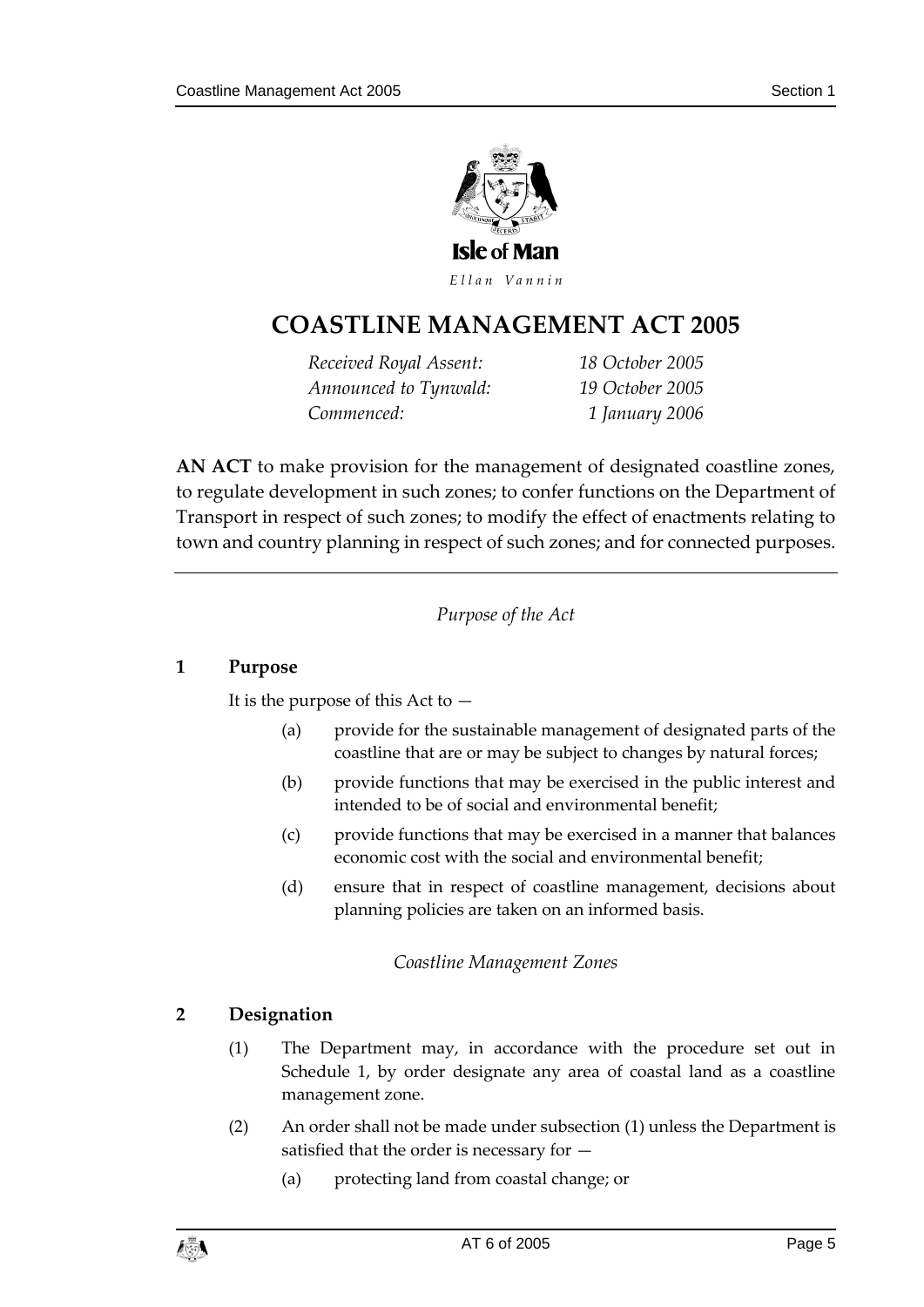- (b) preventing or limiting coastal change; or
- (c) preventing or limiting the likelihood of any danger arising from coastal change; or
- (d) preventing or limiting the likelihood of damage to buildings, structures or works on or near coastal land as a result of coastal change; or
- (e) preventing or limiting the likelihood of interference with the use of coastal land by reason of coastal change; or
- (f) preserving or improving the amenities of coastal land or land near coastal land.
- (3) An order under subsection (1) may include provision for preventing
	- (a) interference with coastal works that are planned, being undertaken, in the course of construction or completed;
	- (b) the unauthorised use of coastal works,

and any person who is in contravention of any such provision shall be guilty of an offence and shall be liable on summary conviction to a fine not exceeding £5,000.

- (4) In subsection (2), "coastal change" means change in the coastline caused by erosion, inundation or coastal subsidence.
- (5) The special provisions for the Kirk Michael coastal land set out in Schedule 2 shall have effect.

#### <span id="page-5-0"></span>**3 Review of designation**

- (1) The Department shall review a designation under section 2
	- (a) whenever directed by resolution of Tynwald;
	- (b) otherwise at such intervals as the Department thinks appropriate.
- (2) In conducting a review under subsection (1), the Department shall take into account —
	- (a) any evidence of any erosion, accretion or inundation of the coastline and of any coastal subsidence that has occurred since the order was made or reviewed;
	- (b) any forecasts of the rate and effect of erosion, accretion, inundation or coastal subsidence that are available at the time that the review is undertaken; and
	- (c) the results of any surveys of the relevant coastline management zone.

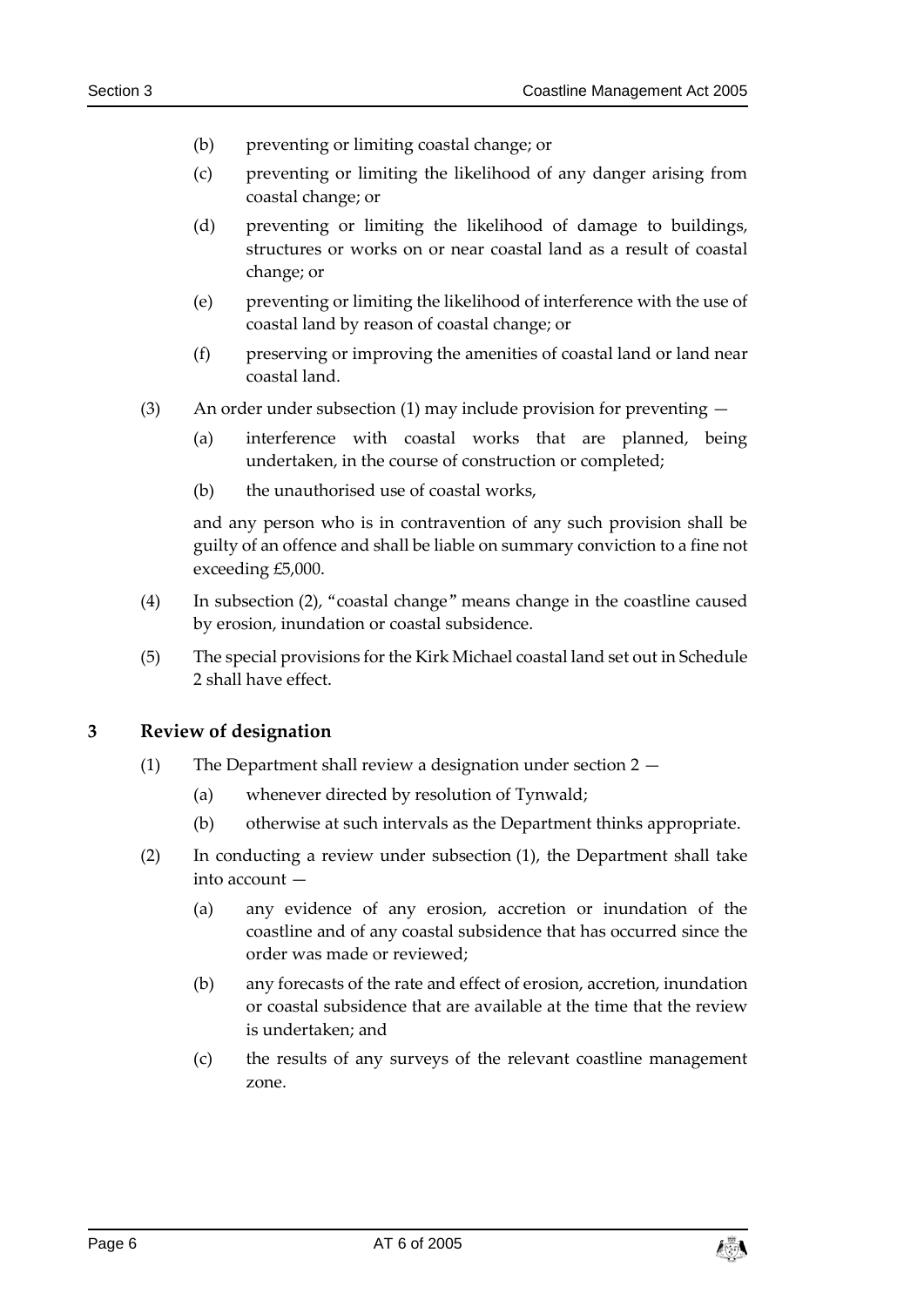#### <span id="page-6-0"></span>**4 Regulation of development in a coastline management zone**

- (1) Subject to subsection (2), no building, engineering, mining or other operations may be carried out in, on, over or under a coastline management zone.
- (2) Subsection (1) does not apply to  $-$ 
	- (a) operations carried out pursuant to section 5;
	- (b) operations carried out pursuant to a planning approval under the *Town and Country Planning Act 1999* where a development plan under section 2 of that Act has been made in respect of the relevant coastline management zone or the relevant land within that zone and the plan contains a statement that it has been formulated having regard to the existence of the relevant coastline management zone;
	- (c) operations for the repair or maintenance of a building or structure erected before the building fell within a coastline management zone;
	- (d) other operations undertaken by
		- (i) the Department; or
		- (ii) any person, in respect of which advance written notice has been given to and approved in writing by the Department; and
	- (e) any other operations for the installation or maintenance of electricity, gas, water, electronic communications, drainage, roads, railways or paths which are necessary for any of the operations referred to in paragraphs (a) to (d) but only if carried out in a manner consistent with good practice as required by the Department for the purposes set out in section 2(2).**<sup>1</sup>**
- (3) Any person who carries out any operation in contravention of subsection (1) is guilty of an offence and liable on summary conviction to a fine not exceeding £5,000.
- (4) Sections 26, 27 and 37 of, and Schedule 4 to, the *Town and Country Planning Act 1999* (enforcement notices, stop notices and injunctions) apply with any necessary modifications to an operation carried out in contravention of subsection (1) as they apply to an operation carried out in breach of planning control.

#### *Powers*

#### <span id="page-6-2"></span><span id="page-6-1"></span>**5 Coastal works**

(1) The Department may undertake, construct and maintain coastal works within a coastline management zone or on any foreshore if the Department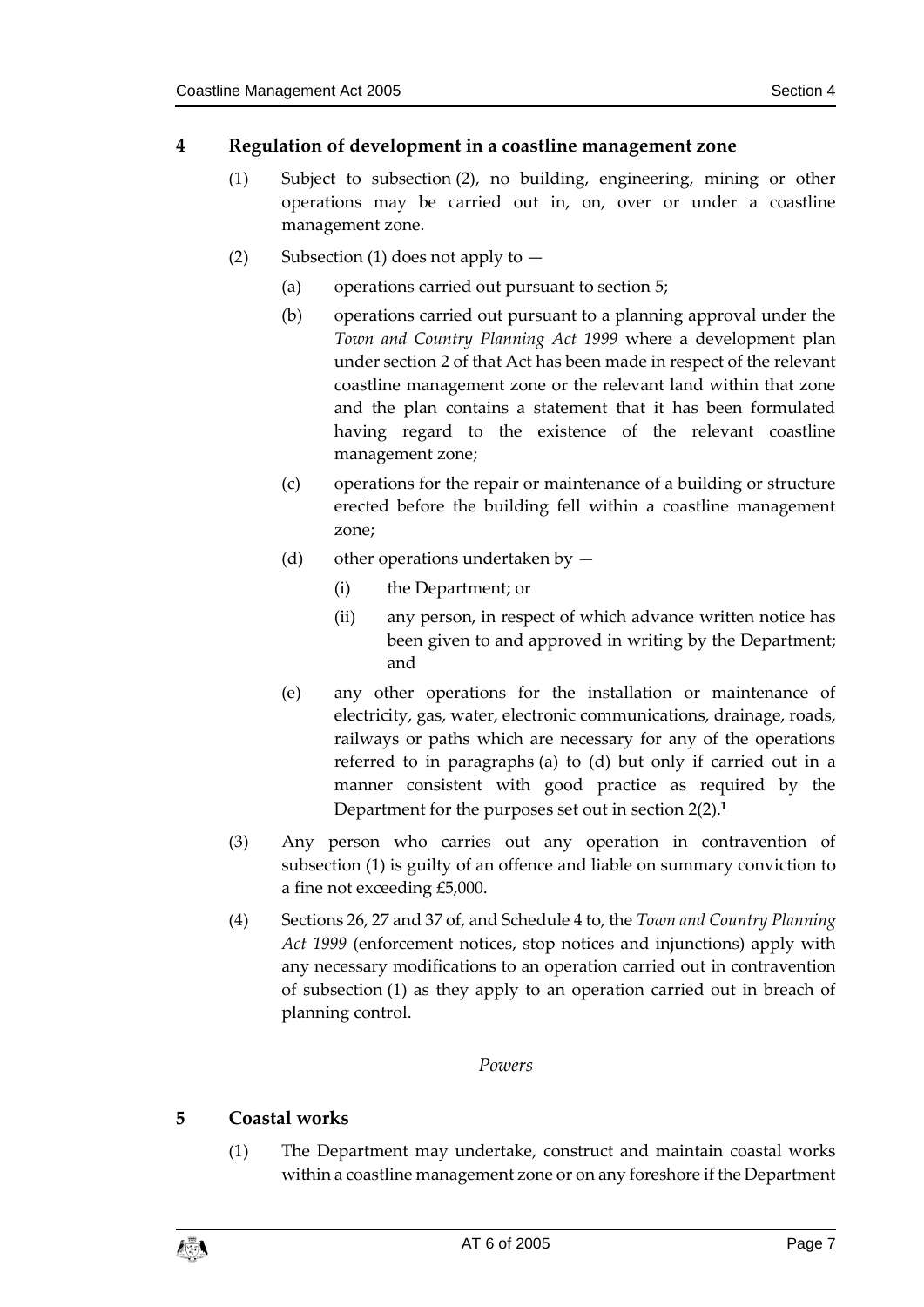is of the opinion that it is necessary for any of the purposes set out in section 2(2).

- (2) The Department shall pay to the owners and occupiers of, and all other persons interested in, any land injuriously affected by any operations carried out pursuant to subsection (1) compensation for all damage sustained by them in consequence of those operations.
- (3) The amount of any compensation under subsection (2) shall in case of dispute be determined in accordance with Part III of the *Acquisition of Land Act 1984*.
- (4) In determining the amount of any compensation under subsection (2) there shall be taken into account any increase attributable to any operations carried out pursuant to subsection (1) in the value of any other land owned or occupied by the claimant or in which the claimant has an interest.
- (5) In this section and section 2(3), "coastal works" means any works of construction, alteration, improvement, repair, maintenance, demolition or removal for the purpose of the protection of any land or the management of the coastline within or adjacent to a coastline management zone, and includes the sowing or planting of vegetation for that purpose.**<sup>2</sup>**

### <span id="page-7-0"></span>**6 [Repealed]**<sup>3</sup>

#### <span id="page-7-1"></span>**7 Powers of entry, etc.**

- (1) The Department may carry out or commission such surveys of land and land use as it considers necessary for the purposes of this Act.
- (2) An officer or employee of the Department or a person authorised in writing by the Department may, at any reasonable time, enter on any coastal land for the purpose —
	- (a) of carrying out any survey or inspection for the purposes of this Act;
	- (b) of ascertaining whether or not circumstances exist which would authorise or require the Department to take any action, or undertake any coastal work under this Act;
	- (c) of taking any action, or undertaking any coastal work, authorised by this Act to be taken or undertaken by the Department; or
	- (d) generally, of the performance by the Department of its functions under this Act.
- (3) A person empowered to enter on land under subsection (2) ("an authorised person") —
	- (a) shall, if so required before or after entering on the land, produce evidence of authority to enter;

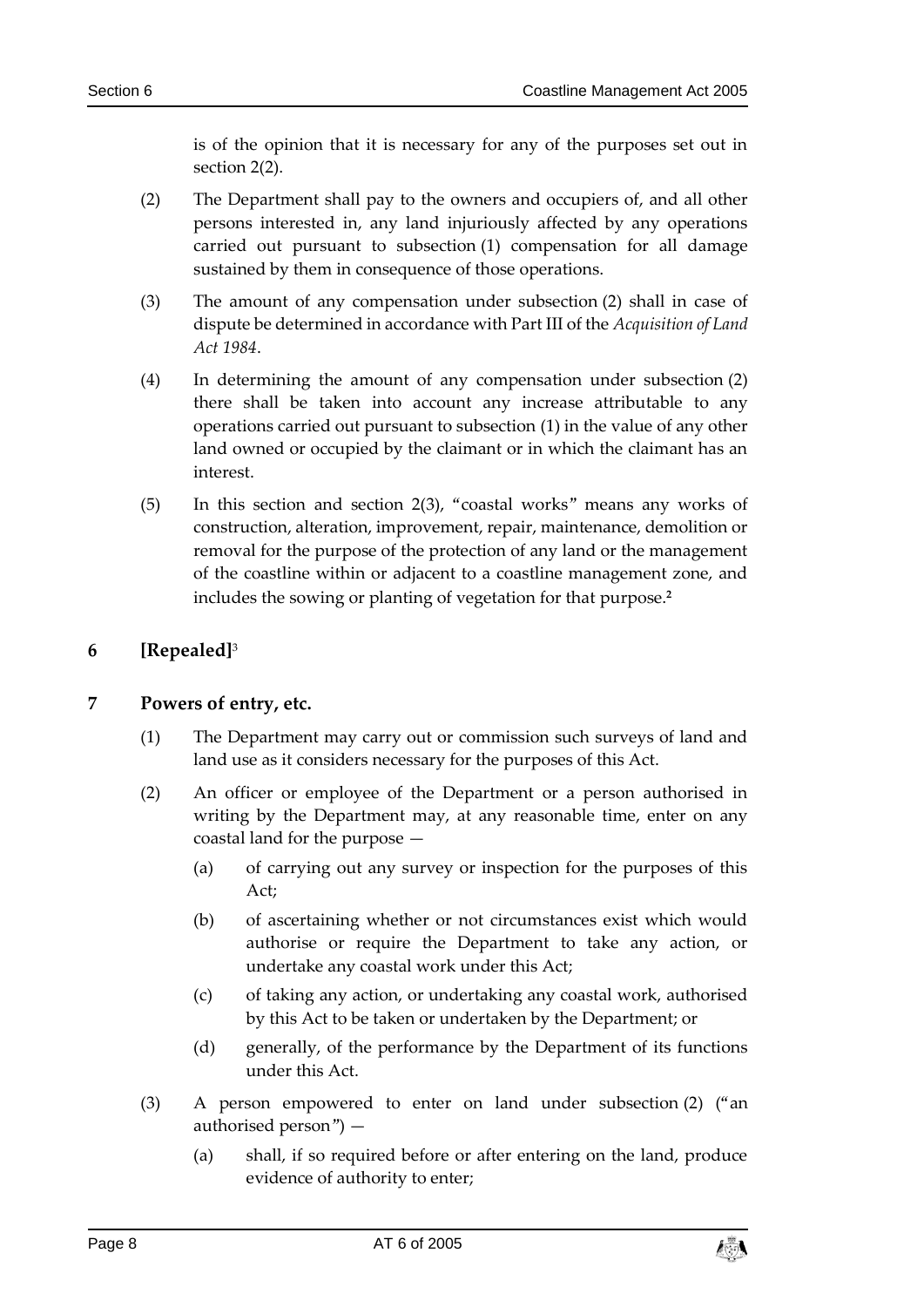- (b) may take on to the land such other persons and such equipment as are necessary for the purpose in question;
- (c) shall not, if the land is occupied, demand admission to the land as of right unless notice of the intended entry has been served on the occupier not less than 24 hours before the demand;
- (d) shall, if the land is unoccupied when the person enters or the occupier is then temporarily absent, leave the land as effectually secured against trespassers as it was when entry first took place; and
- (e) shall not enter any dwelling on the land which is occupied.
- (4) A person who
	- (a) intentionally obstructs another person in the exercise of a power conferred on the other person by subsection (2); or
	- (b) while another person is on any land in pursuance of subsection (2), intentionally obstructs that person in doing things connected with the survey, inspection, action, works or functions in question;

shall be guilty of an offence and liable on summary conviction to a fine not exceeding £5,000.

#### *General*

#### <span id="page-8-1"></span><span id="page-8-0"></span>**8 Offences by bodies corporate**

- (1) This section applies where an offence under this Act is committed by a body corporate and it is proved that the offence —
	- (a) was committed with the consent or connivance of an officer of the body, or
	- (b) was attributable to neglect on the part of an officer of the body.
- (2) The officer, as well as the body, shall be guilty of the offence.
- (3) An officer who is convicted of an offence under this Act by virtue of this section shall be liable to a fine not exceeding £5,000.
- (4) In this section "officer" includes
	- (a) a director, manager or secretary,
	- (b) a person purporting to act as a director, manager or secretary,
	- (c) if the affairs of the body are managed by its members, a member, and
	- (d) in relation to a limited liability company constituted under the *Limited Liability Companies Act 1996*, a member, the company's manager, or registered agent.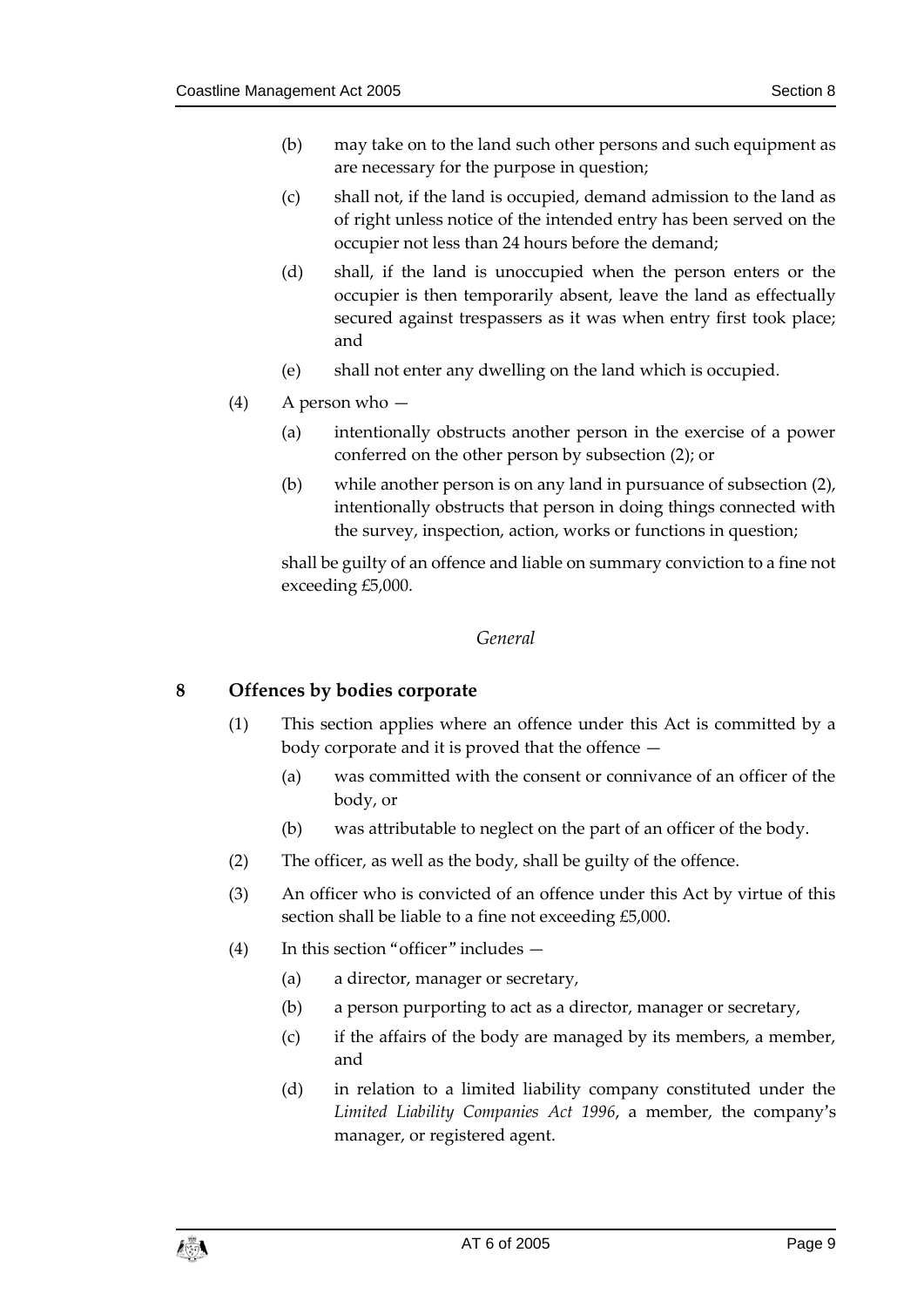#### <span id="page-9-0"></span>**9 Interpretation**

In this  $Act -$ 

"**coast**" means the foreshore and estuarine cliffs or banks;

"**coastal land**" means the coast and land adjoining or near to the coast and which is or may be subject to erosion, inundation or coastal subsidence;

"**coastal subsidence**" means any subsidence or landslip affecting coastal land, whether or not caused by erosion or inundation;

"**coastline management zone**" has the meaning given in section 2;

"**Department**" means the Department of Infrastructure. **4**

#### <span id="page-9-1"></span>**10 Amendments**

The enactments specified in Schedule 3 are amended in accordance with that Schedule.

#### <span id="page-9-2"></span>**11 Statutory indemnity**

- (1) The Department shall not, nor shall any member, officer, employee or agent of the Department, be liable in damages for, or in respect of, any act or matter done or omitted to be done in good faith in the exercise, or purported exercise, of any function conferred by or under this Act or any order made under this Act.
- (2) Subsection (1) does not apply so as to prevent the award of damages made in respect of an act or omission on the ground that the act or omission was unlawful as a result of section 6(1) of the *Human Rights Act 2001* (acts of public authorities).

#### <span id="page-9-3"></span>**12 Financial**

There shall be paid out of money provided by Tynwald any expenses of the Government under this Act and any increase attributable to this Act in the sums so payable under any other Act.

#### <span id="page-9-4"></span>**13 Savings, etc.**

- (1) This Act is additional to and not in derogation of any other functions of the Department and in particular does not prejudice any power of the Department to acquire land by compulsion.
- (2) The powers conferred on the Department by this Act may be exercised notwithstanding any enactment (other than one contained in this Act) but subject to subsections (3) and (4).
- (3) This Act does not affect the duty of the Department to comply with section 36(2) of the *Wildlife Act 1990* (duty to have regard to the environment).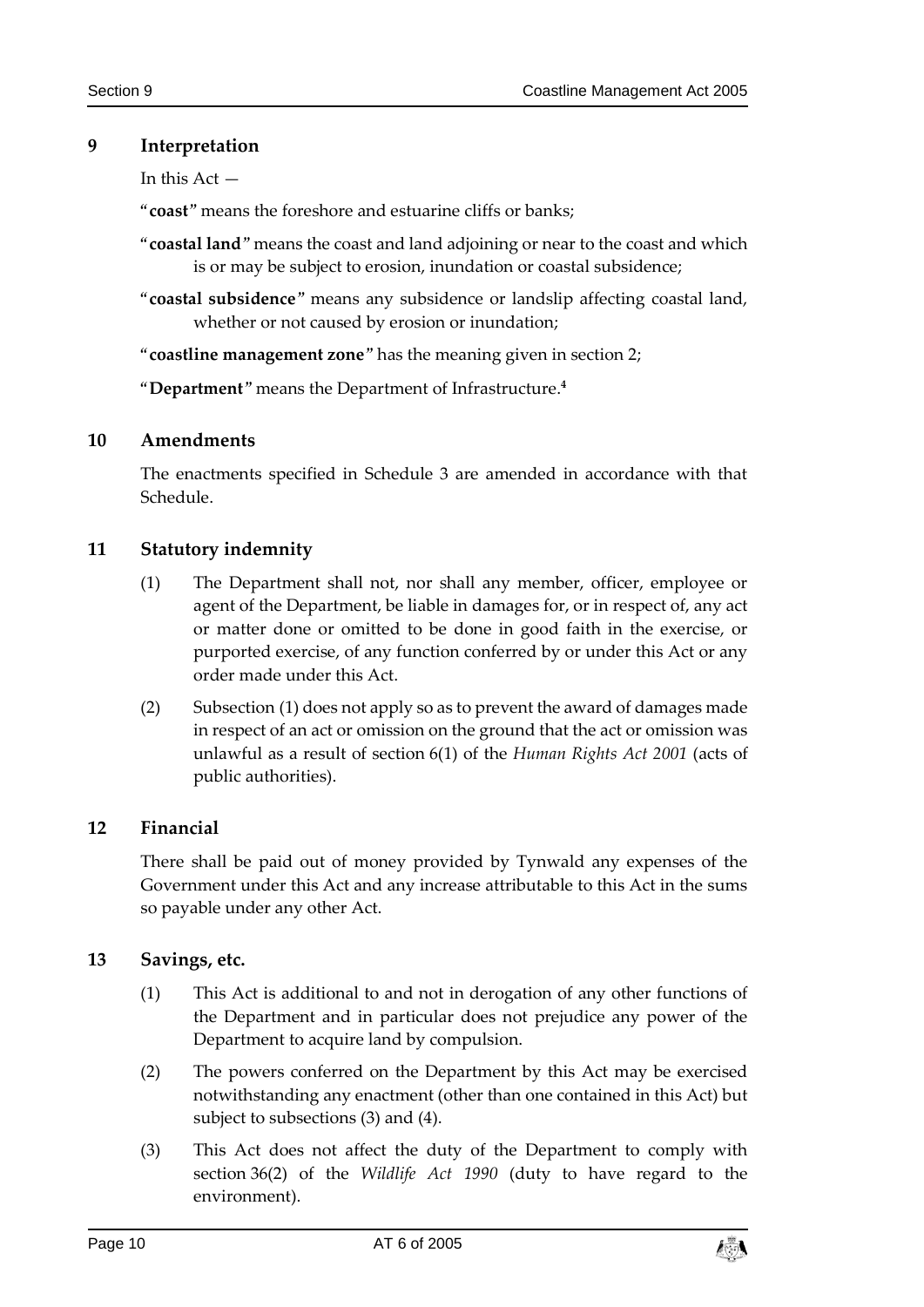- (4) The Department shall endeavour to secure a reasonable balance between —
	- (a) the proper discharge of its functions under this Act; and
	- (b) the conservation and protection of ancient monuments and archaeological objects within the meaning of the *Manx Museum and National Trust Act 1959*.
- (5) The Department shall, so far as is consistent with its functions under this Act, exercise them in a manner that is least likely to prejudice the fishing grounds in territorial waters.

#### <span id="page-10-0"></span>**14 Short title and commencement**

- (1) This Act may be cited as the Coastline Management Act 2005.
- (2) This Act shall come into operation on such day as the Department of Transport may by order appoint and different days may be so appointed for different provisions and for different purposes.**5**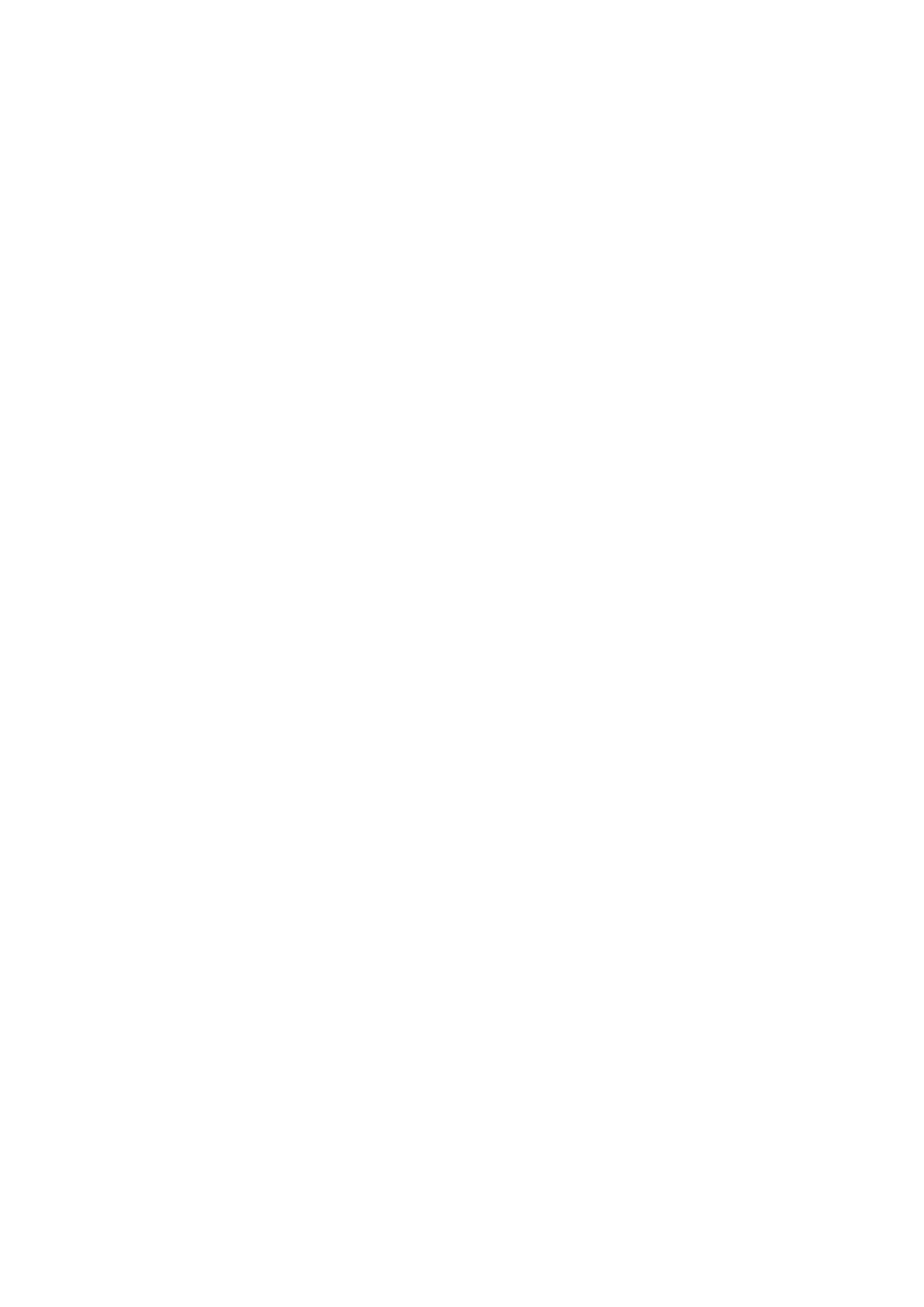## **SCHEDULE 1**

## <span id="page-12-1"></span><span id="page-12-0"></span>**PROCEDURES FOR MAKING AN ORDER UNDER SECTION 2**

#### Section 2(1)

#### *Public notice of proposal to make order*

1. (1) Where the Department proposes to make an order, it shall prepare a draft of the order and cause notice of the proposal to be published twice in accordance with this paragraph.

(2) The first publication of the notice may take place at any time after the draft has been prepared.

(3) The second publication of the notice shall take place between 21 days and 28 days after first publication.

- (4) Each publication of the notice shall consist of  $-$ 
	- (a) publication in 2 newspapers published and circulating in the Island; and
	- (b) publication by means of one or more radio broadcasts; and
	- (c) publication on the Government website for a minimum period of 2 weeks beginning with the date of such publication; and
	- (d) publication by such other means as appear to the Department to be reasonably necessary to bring the notice to the attention of those likely to be affected by the draft order.
- (5) The notice shall
	- (a) state the general effect of the proposal and specify the coastal land to which the proposal relates;
	- (b) name a place where a copy of the draft order and of any map referred to therein may be inspected by any person free of charge at all reasonable hours during a period specified in the notice, being a period expiring no sooner than 6 weeks after the first publication of the notice in accordance with paragraph (4)(a); and
	- (c) state that, not later than the end of that period, any person may by notice in writing to the Department object to the proposal.

(6) The Department shall consider any objections made with respect to the proposal and, subject to paragraph 2, shall prepare a final draft of the order.

(7) A document which purports to be a copy of a notice published under this paragraph and bears a certificate purporting to be signed on behalf of the Department and stating that the notice was published in accordance with this paragraph on a day specified in the certificate, shall be evidence in any proceedings of the terms of the notice and of the matters stated in the certificate.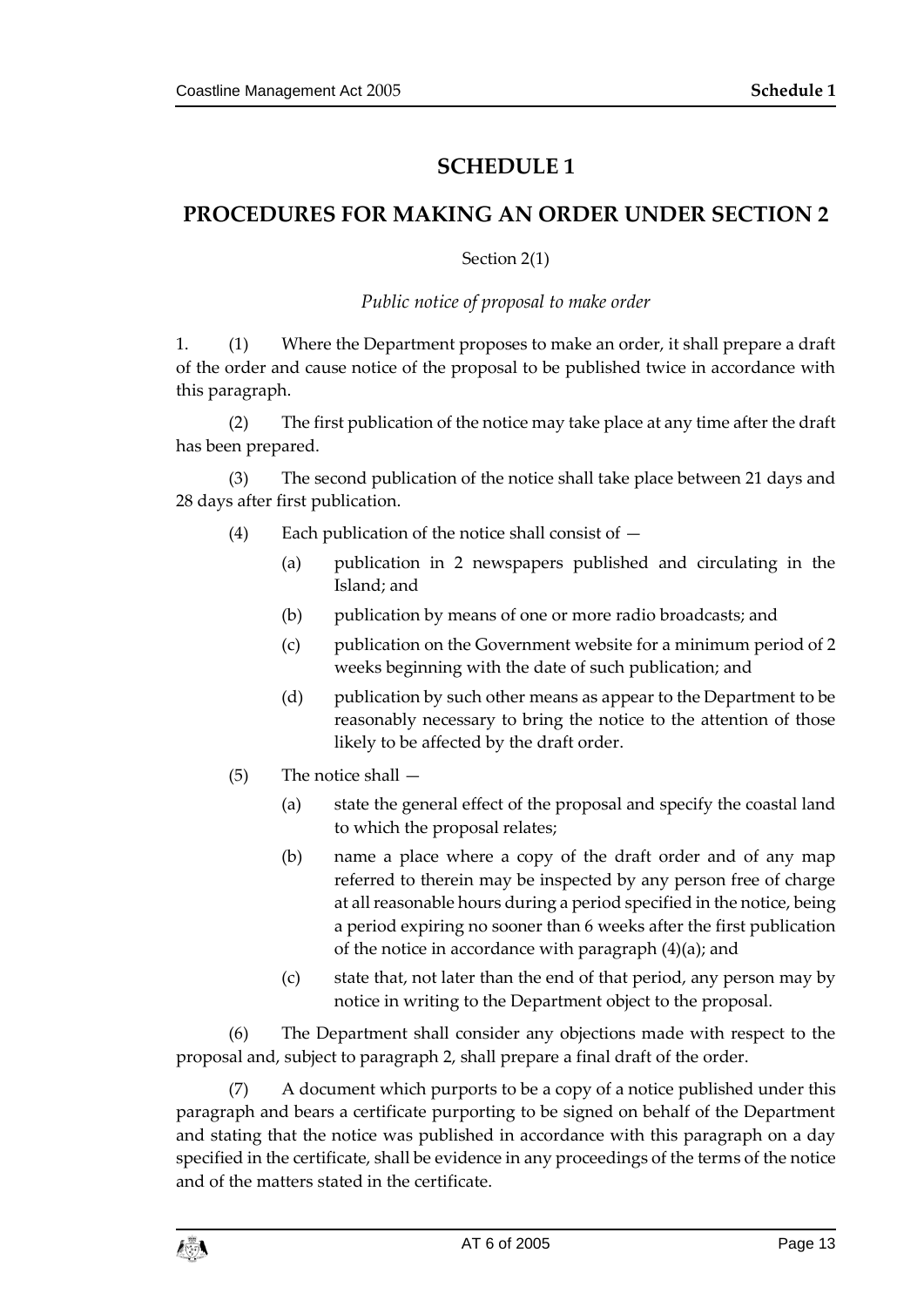#### *Inquiry*

2. Before preparing a final draft of the order, the Department may, if it thinks it expedient, cause an inquiry to be held.

#### *Tynwald procedure*

3. (1) The final draft shall be laid before Tynwald and if Tynwald at the sitting at which it is laid —

- (a) approves the making of an order, the Department may make the order;
- (b) fails to approve the making of the order, it shall not be made.
- (2) An order shall not come into operation unless it is approved by Tynwald

#### *Notice of making of order*

4. (1) Where the Department has made an order, it shall cause notice thereof to be prepared which shall —

- (a) state the general effect of the order and specify the coastal land to which the order relates; and
- (b) name a place where a copy of the order and of any map referred to therein may be inspected by any person free of charge at all reasonable hours.

(2) An order shall not come into operation unless a copy of that notice has been —

- (a) published in at least one newspaper published and circulating in the Island; and
- (b) served on the Department of Environment, Food and Agriculture and the Manx Museum and National Trust.**<sup>6</sup>**

(3) A document which purports to be a copy of a notice published under subparagraph (2) and bears a certificate purporting to be signed on behalf of the Department and stating that the notice was published in accordance with sub-paragraph (2) on a day specified in the certificate shall be evidence in any proceedings of the terms of the notice and of the matters stated in the certificate.

#### *Definition*

5. In this Schedule, "**order**" means an order under section 2.

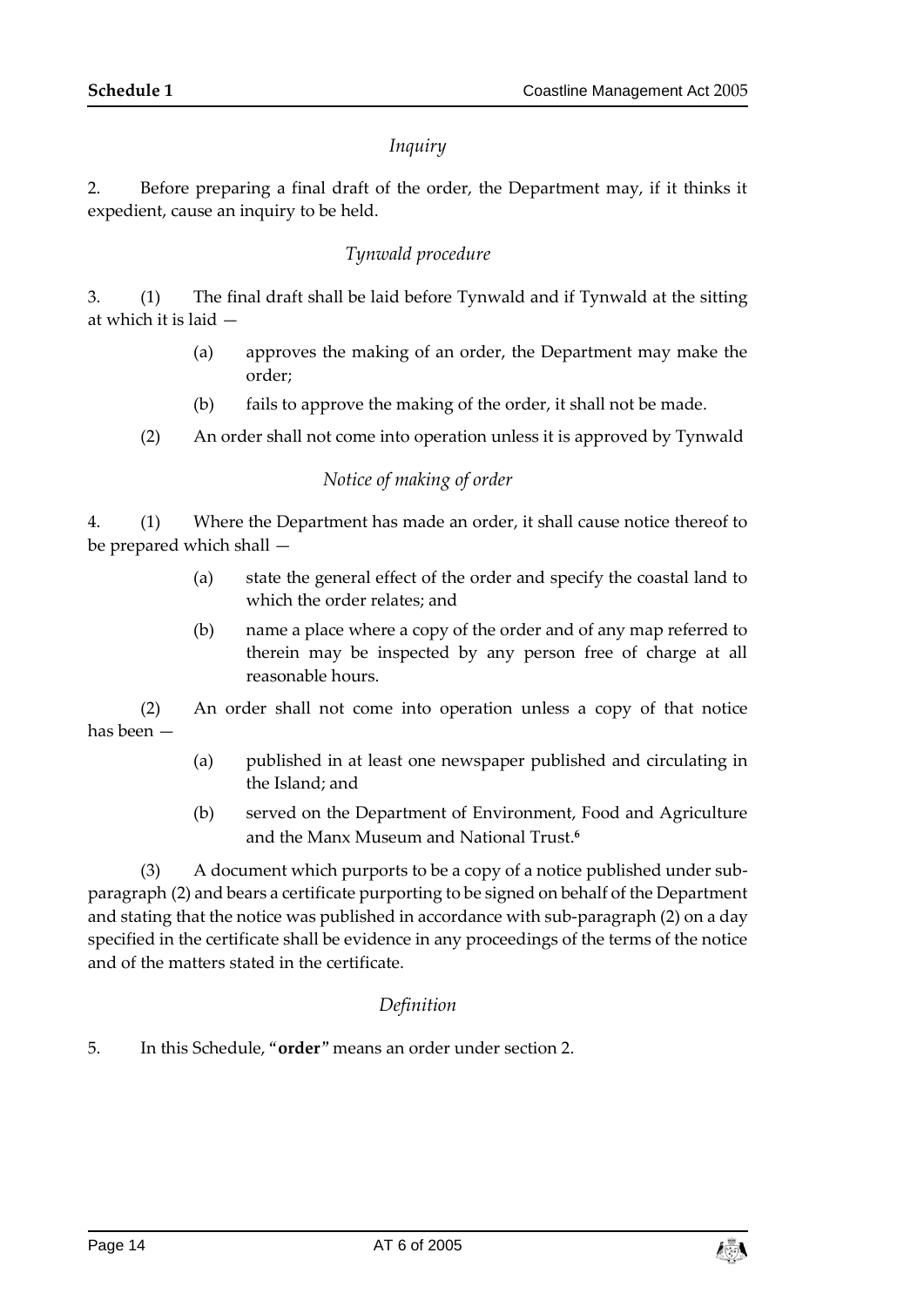## **SCHEDULE 2**

## <span id="page-14-1"></span><span id="page-14-0"></span>**SPECIAL POVISIONS FOR KIRK MICHAEL COASTAL LAND**

Section 2(5)

1. This Schedule applies to coastal land in the Local Government District of Michael constituted under section 1 of the *Michael District Act 1989* that is in, or in the vicinity of, the Village of Kirk Michael ("the Kirk Michael coastal land").

2. Within the period of 3 months of the date on which section 2 comes into operation the Department shall —

- (a) identify those parts of the Kirk Michael coastal land in respect of which the Department is satisfied that an order is required under section 2; and
- (b) prepare a draft of an order under section 2 in respect of the land so identified for the purpose of designating that land as a coastline management zone.

<span id="page-14-2"></span>3. The Department shall cause notice of the proposal to be published in accordance with paragraph 1 of Schedule 1 and shall, in accordance with that procedure, seek to make the order in respect of the land identified under paragraph 2(a) of this Schedule.

## **SCHEDULE 3**

## **AMENDMENT OF ENACTMENTS**

Section 10

<span id="page-14-3"></span>[Sch 3 amends the following Act —

Town and Country Planning Act 1999 q.v.]